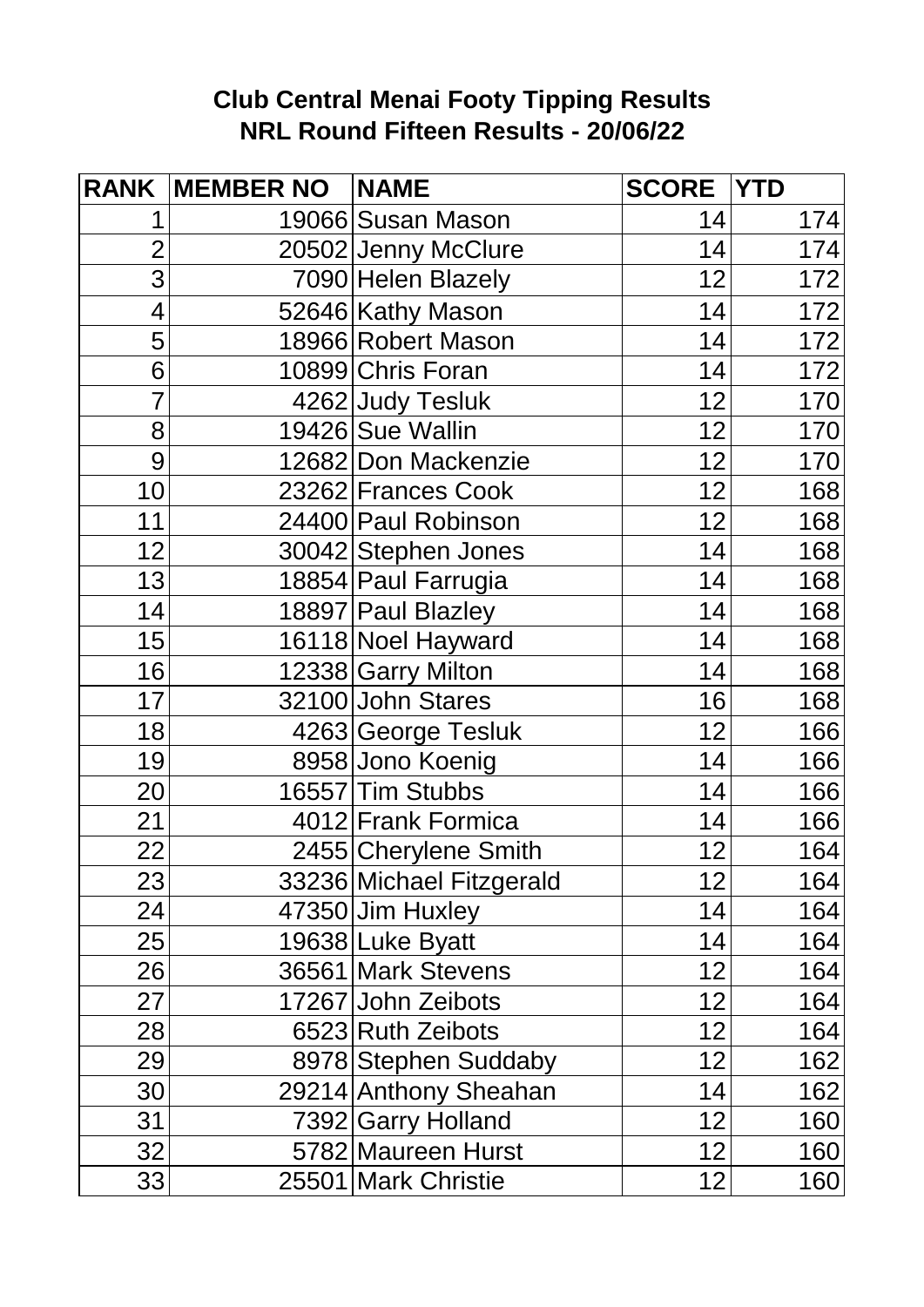| 34 | 30043 Evelyn Jones       | 10 | 160 |
|----|--------------------------|----|-----|
| 35 | 46265 Grant Evans        | 14 | 160 |
| 36 | 33749 Barbara James      | 14 | 160 |
| 37 | 31670 Ross Ismay         | 14 | 160 |
| 38 | 25696 Les Wilde          | 12 | 158 |
| 39 | 28115 David Ramsay       | 14 | 158 |
| 40 | 14261 Stephanie McCarthy | 14 | 158 |
| 41 | 16126 Pamela Stevens     | 16 | 157 |
| 42 | 24659 Brian Sharp        | 10 | 156 |
| 43 | 52122 William Carpenter  | 10 | 156 |
| 44 | 7898 Phil Hopkins        | 14 | 156 |
| 45 | 20481 Raymond McLlhoney  | 12 | 156 |
| 46 | 20485 Anne McLlhoney     | 10 | 156 |
| 47 | 24038 Alan Glozier       | 12 | 156 |
| 48 | 18216 Janice Dufficy     | 16 | 156 |
| 49 | 26211 Craig Pinkerton    | 14 | 156 |
| 50 | 31665 Julie Beer         | 10 | 154 |
| 51 | 18564 Loretta Holland    | 8  | 154 |
| 52 | 19246 Allan Skuse        | 8  | 154 |
| 53 | 48954 Robert Derbridge   | 12 | 154 |
| 54 | 1706 David Robinson      | 12 | 154 |
| 55 | 24406 Marilyn Robinson   | 12 | 154 |
| 56 | 30080 Dom Bonanno        | 12 | 154 |
| 57 | 21520 Vince Walsh        | 12 | 154 |
| 58 | 8922 Rodney Thorne       | 12 | 154 |
| 59 | 24040 Karen Glozier      | 12 | 154 |
| 60 | 27852 Wendy Shopov       | 12 | 154 |
| 61 | 55794 Gail Foran         | 14 | 154 |
| 62 | 50316 Nathan Lofthouse   | 12 | 152 |
| 63 | 21549 Gary Renneberg     | 12 | 152 |
| 64 | 42709 Peter Lee          | 10 | 152 |
| 65 | 5820 Justin Petrovski    | 14 | 151 |
| 66 | 5807 Mark Parmenter      | 12 | 150 |
| 67 | 30512 Graeme Cleary      | 12 | 150 |
| 68 | 20503 Peter McClure      | 12 | 150 |
| 69 | 14844 Helen Green        | 12 | 150 |
| 70 | 10920 Stephen Marshall   | 14 | 150 |